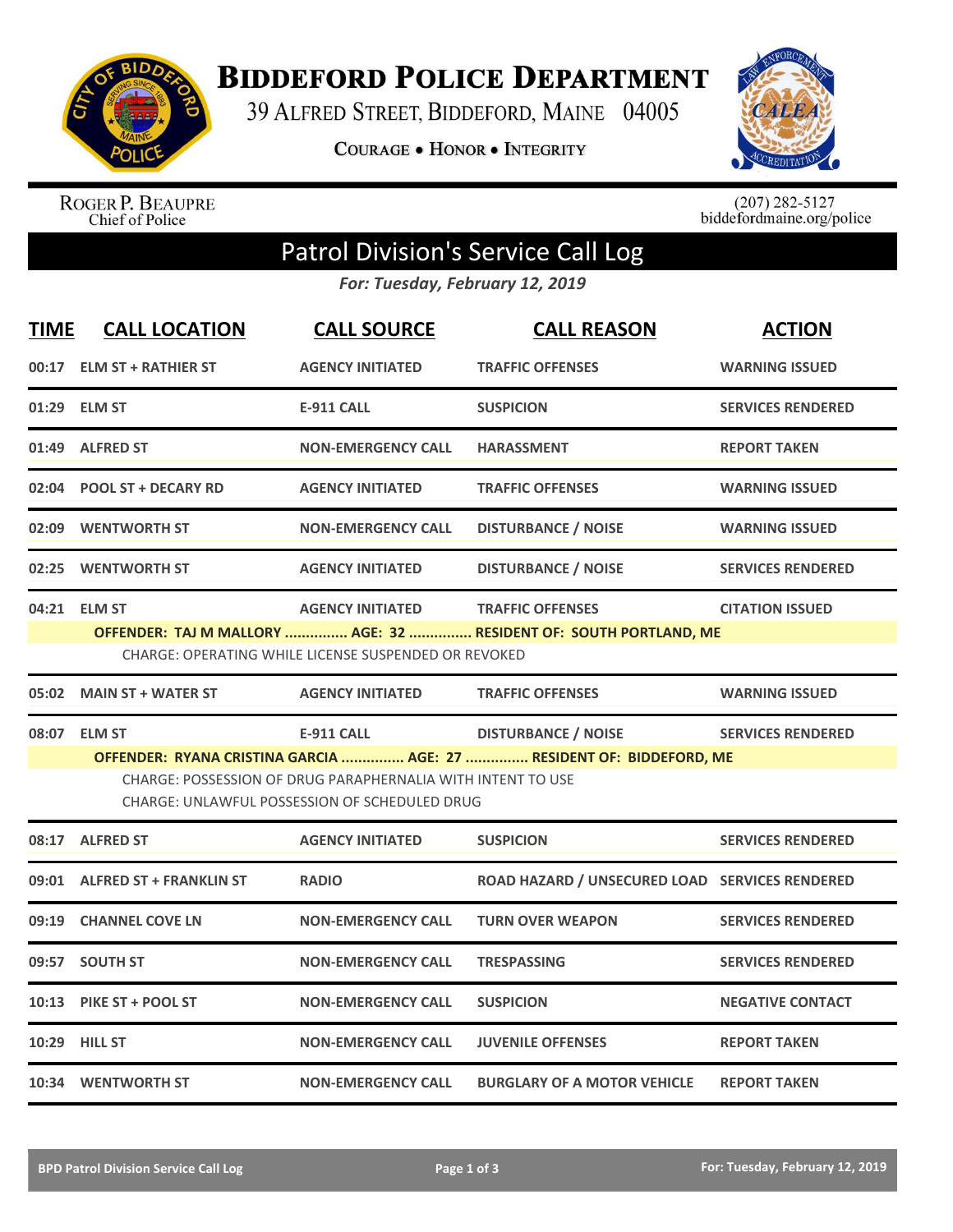| <b>TIME</b> | <b>CALL LOCATION</b>                                                                                                                                                                                                                                  | <b>CALL SOURCE</b>        | <b>CALL REASON</b>                                                                         | <b>ACTION</b>             |  |  |
|-------------|-------------------------------------------------------------------------------------------------------------------------------------------------------------------------------------------------------------------------------------------------------|---------------------------|--------------------------------------------------------------------------------------------|---------------------------|--|--|
|             | 11:02 ALFRED ST                                                                                                                                                                                                                                       | <b>WALK-IN AT STATION</b> | <b>DRUG</b>                                                                                | <b>SERVICES RENDERED</b>  |  |  |
|             | $11:18$ ELM ST + PINE ST                                                                                                                                                                                                                              | <b>NON-EMERGENCY CALL</b> | <b>CHECK WELFARE</b>                                                                       | <b>UNABLE TO LOCATE</b>   |  |  |
|             | 11:26 ELM ST                                                                                                                                                                                                                                          | <b>NON-EMERGENCY CALL</b> | <b>SUSPICION</b>                                                                           | <b>NEGATIVE CONTACT</b>   |  |  |
|             | 11:36 ALFRED ST                                                                                                                                                                                                                                       | <b>NON-EMERGENCY CALL</b> | <b>OPERATING UNDER INFLUENCE</b>                                                           | <b>UNFOUNDED</b>          |  |  |
|             | 11:56 POMERLEAU ST                                                                                                                                                                                                                                    | <b>NON-EMERGENCY CALL</b> | <b>THEFT</b>                                                                               | <b>SERVICES RENDERED</b>  |  |  |
|             | 11:58 ALFRED ST<br>CHARGE: VIOLATING CONDITION OF RELEASE                                                                                                                                                                                             | <b>NON-EMERGENCY CALL</b> | <b>PAPERWORK</b><br>OFFENDER: JONATHAN STEPHEN TRAYES  AGE: 29  RESIDENT OF: KENNEBUNK, ME | <b>NO ACTION REQUIRED</b> |  |  |
|             | 12:32 TAYLOR ST                                                                                                                                                                                                                                       | <b>NON-EMERGENCY CALL</b> | <b>RECOVERED STOLEN PROPERTY</b>                                                           | <b>REPORT TAKEN</b>       |  |  |
|             | 12:33 PETER POND LN                                                                                                                                                                                                                                   | <b>AGENCY INITIATED</b>   | <b>ANIMAL COMPLAINT</b>                                                                    | <b>SERVICES RENDERED</b>  |  |  |
|             | 13:18 WENTWORTH ST                                                                                                                                                                                                                                    | <b>WALK-IN AT STATION</b> | <b>ASSAULT</b>                                                                             | <b>REPORT TAKEN</b>       |  |  |
|             | 13:27 ALFRED ST                                                                                                                                                                                                                                       | <b>NON-EMERGENCY CALL</b> | <b>THEFT</b>                                                                               | <b>REPORT TAKEN</b>       |  |  |
|             | 13:39 SOUTH ST                                                                                                                                                                                                                                        | <b>NON-EMERGENCY CALL</b> | ATTEMPTED/THREATENED SUICIDE SERVICES RENDERED                                             |                           |  |  |
|             | 13:50 ELM ST                                                                                                                                                                                                                                          | <b>NON-EMERGENCY CALL</b> | <b>TRESPASSING</b>                                                                         | <b>REPORT TAKEN</b>       |  |  |
|             | 13:51 MAIN ST                                                                                                                                                                                                                                         | <b>NON-EMERGENCY CALL</b> | ATTEMPTED/THREATENED SUICIDE SERVICES RENDERED                                             |                           |  |  |
| 14:39       | <b>DENTAL AVE</b>                                                                                                                                                                                                                                     | <b>AGENCY INITIATED</b>   | <b>ANIMAL COMPLAINT</b>                                                                    | <b>SERVICES RENDERED</b>  |  |  |
| 15:19       | <b>MAIN ST</b><br><b>AGENCY INITIATED</b><br><b>WARRANT ARREST</b><br><b>ARREST(S) MADE</b><br>OFFENDER: DONALD EUGENE STEWART  AGE: 37  RESIDENT OF: BIDDEFORD, ME<br>CHARGE: UNLAWFUL POSSESSION OF SCHEDULED DRUG<br><b>CHARGE: WARRANT ARREST</b> |                           |                                                                                            |                           |  |  |
|             | 15:25 ALFRED ST                                                                                                                                                                                                                                       | <b>WALK-IN AT STATION</b> | <b>COURT ORDERED CHECK IN</b>                                                              | <b>SERVICES RENDERED</b>  |  |  |
| 15:29       | <b>QUIMBY ST</b>                                                                                                                                                                                                                                      | <b>NON-EMERGENCY CALL</b> | <b>DISTURBANCE / NOISE</b>                                                                 | <b>NEGATIVE CONTACT</b>   |  |  |
| 15:31       | ALFRED ST + BIDDEFORD GATEW AGENCY INITIATED                                                                                                                                                                                                          |                           | <b>DISABLED VEHICLE</b>                                                                    | <b>SERVICES RENDERED</b>  |  |  |
| 15:31       | <b>SOUTH ST</b><br><b>CHARGE: WARRANT ARREST</b>                                                                                                                                                                                                      | <b>E-911 CALL</b>         | <b>WARRANT ARREST</b><br>OFFENDER: DANIEL CLINTON THATCHER  AGE: 35  RESIDENT OF: SACO, ME | <b>ARREST(S) MADE</b>     |  |  |
| 15:35       | <b>CENTER ST</b>                                                                                                                                                                                                                                      | <b>NON-EMERGENCY CALL</b> | <b>RAPE</b>                                                                                | <b>REPORT TAKEN</b>       |  |  |
| 16:11       | <b>HARVEY ST</b>                                                                                                                                                                                                                                      | <b>NON-EMERGENCY CALL</b> | <b>ARTICLES LOST/FOUND</b>                                                                 | <b>SERVICES RENDERED</b>  |  |  |
| 16:19       | <b>SHELTRA AVE</b>                                                                                                                                                                                                                                    | <b>WALK-IN AT STATION</b> | <b>CIVIL COMPLAINT</b>                                                                     | <b>CIVIL COMPLAINT</b>    |  |  |